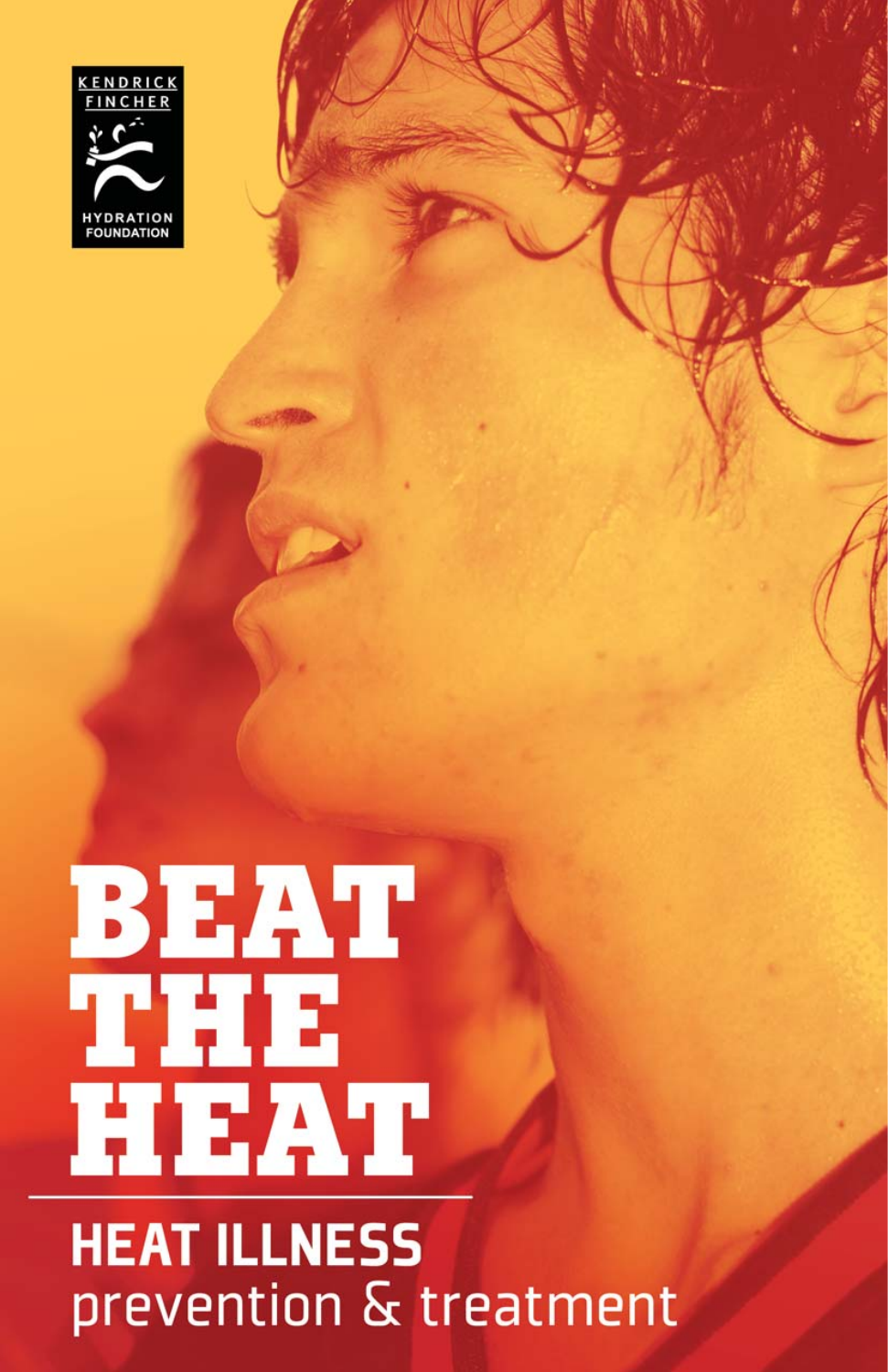### *HOT WEATHER SAFETY TIPS*

An important step in avoiding heat illness is adjusting practice or game length and intensity to the environmental conditions. Temperature and humidity combine to create conditions that can produce heat illness and dehydration. Take caution during the following conditions:

### 95°F

is high risk regardless of the humidity.

### $\mathsf{85^{\circ}F}$  +  $\mathsf{60\%}$  humidity

•An air temperature of 85° Fahrenheit and humidity of 60 percent or above.

### $75\degree$ F +  $90\%$  humidity 手手

•An air temperature of 75° Fahrenheit and humidity of 90 percent or above.



### *HEAT ILLNESS AND EMERGENCIES*

Heat-related illnesses are caused when an individual is subjected to extreme temperatures and humidity, and is unable to cool down. Dehydration also can be a factor. Dehydration makes it more difficult for your body to function properly and cool itself and takes a toll on your performance.

### Causes

Primary contributors to heat-related emergencies include: •An air temperature of 95° Fahrenheit

- Heat and high humidity
- Extreme physical exertion
- Layered or rubberized clothing
- Inadequate fluid intake

### Warning Signs

Without taking precautionary measures, players might experience a heat-related illness. In some cases, they might be unaware they are experiencing this condition and continue practicing. Coaches should periodically check players during practice or workouts for the acute warning signs of heat illness, which can include:

- Nausea
- Headache
- Weakness
- Fainting
- Poor concentration
- Flushed skin
- Light headedness
- Loss of muscle coordination
- Fatigue
- Vomiting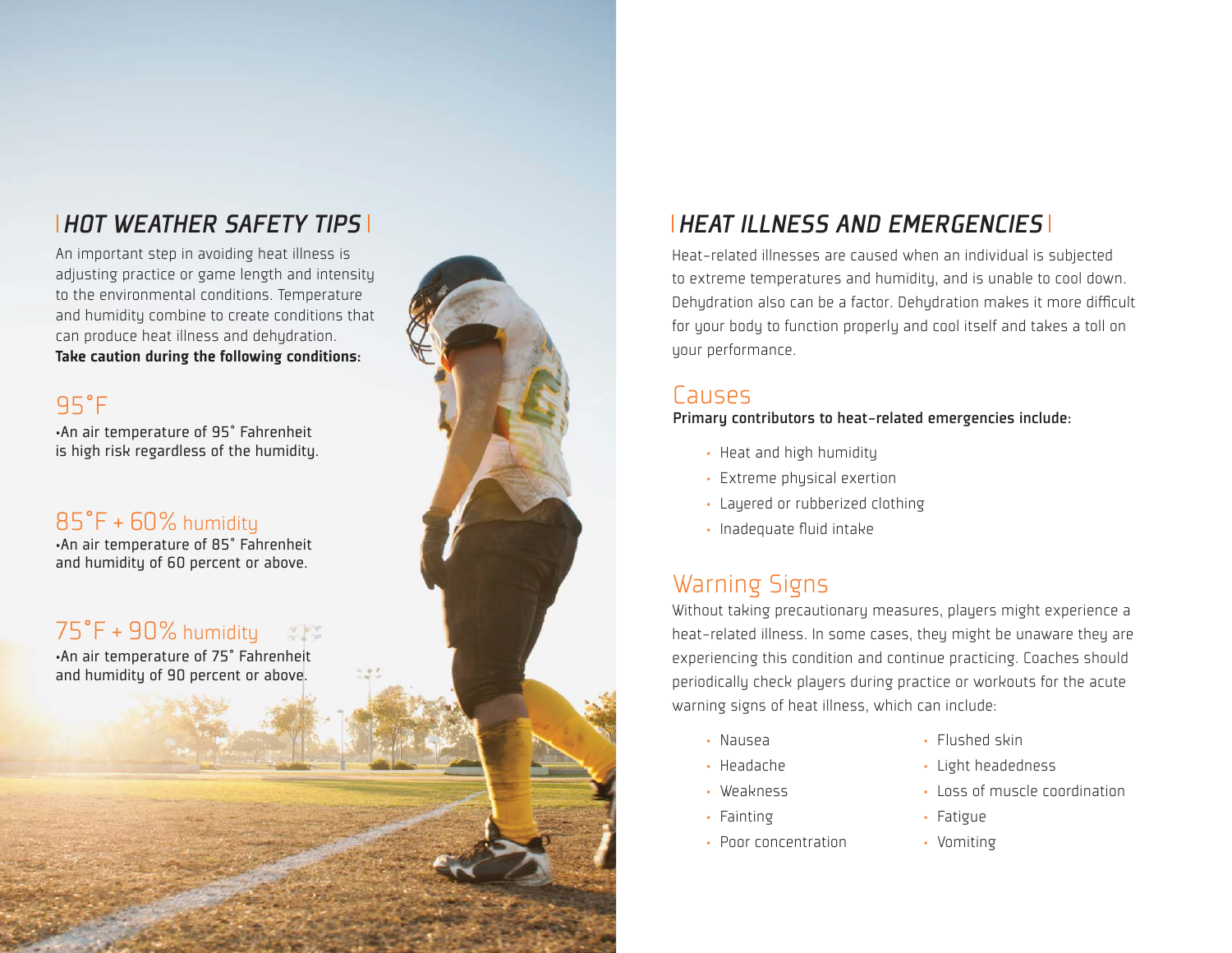### *TYPES OF HEAT ILLNESS*

### Heat Cramps

Some athletes may experience heat cramps. This type of cramp is the tightening and spasms experienced in muscle. It is often preceded by heavy sweating and large electrolyte losses, this may look like white residue on clothing or equipment.

 $\bullet$  If an athlete is experiencing heat cramps, he or she should stop the activity, find a cool spot to gently stretch and massage the muscle, and drink appropriate fluids like sports drinks (or salty foods and other fluids) that contain significant levels of sodium.

### Heat Exhaustion

Another type of heat illness is heat exhaustion. Conditions and signs of this problem can include profuse sweating, dehydration, fatigue, lightheadedness, rapid pulse, and low blood pressure. Body temperature may be slightly elevated.

If heat exhaustion is suspected, the athlete should lie in a cool place with legs elevated, have cool, wet towels applied to the body, drink cool fluids, and have someone monitor their vital signs. With heat exhaustion, often the ill athlete feels better when he or she rests in a cool place and replenishes fluids by drinking cool liquids. Continue to monitor the athlete. If signs are present that the illness is severe or progressing, activate the emergency action plan and follow the emergency action steps, Check-Call-Care. Check the player for warning signs. Call 911 or the local emergency number immediately. Have someone administer your emergency care plan.

### Heat Stroke

This is the most serious heat-related illness. With heat stroke, an athlete will have a high body temperature -  $104^{\circ}$  F or higher - and could have red, hot, dry or moist skin, vomit, be incoherent or lose consciousness, have shallow breathing and/or a weak pulse. He or she might experience mild shock, convulsions, or a coma, and can die from heat stroke.

 $\bigodot$  If he or she goes into respiratory or cardiac arrest, begin rescue breathing or CPR, as appropriate. Cool by any means possible, as quickly as possible. If necessary, medical or coaching personnel should place the player in an ice bath or "cool pool" and call for emergency medical services (EMS). Continue to cool and monitor the player while awaiting EMS.



### CHECK-CALL-CARE*EMERGENCY ACTION PLAN*

**01)** Check the player for warning signs 02) Call 911 or the local emergency number immediately 03) Have someone administer your emergency care plan

### *AGE MATTERS*

Coaches working with kids should know children may be less tolerant of heat stress than adults, and may be at greater risk for heat illness.

### *EQUIPMENT MAKES A DIFFERENCE*

When necessary, coaches should instruct players to do the following:

- Wear net-type jerseys
- Wear T-shirts and shorts, not pads, as they acclimate to the heat
- Remove helmets when not playing or scrimmaging
- Avoid wearing any excess clothing, including sweatshirts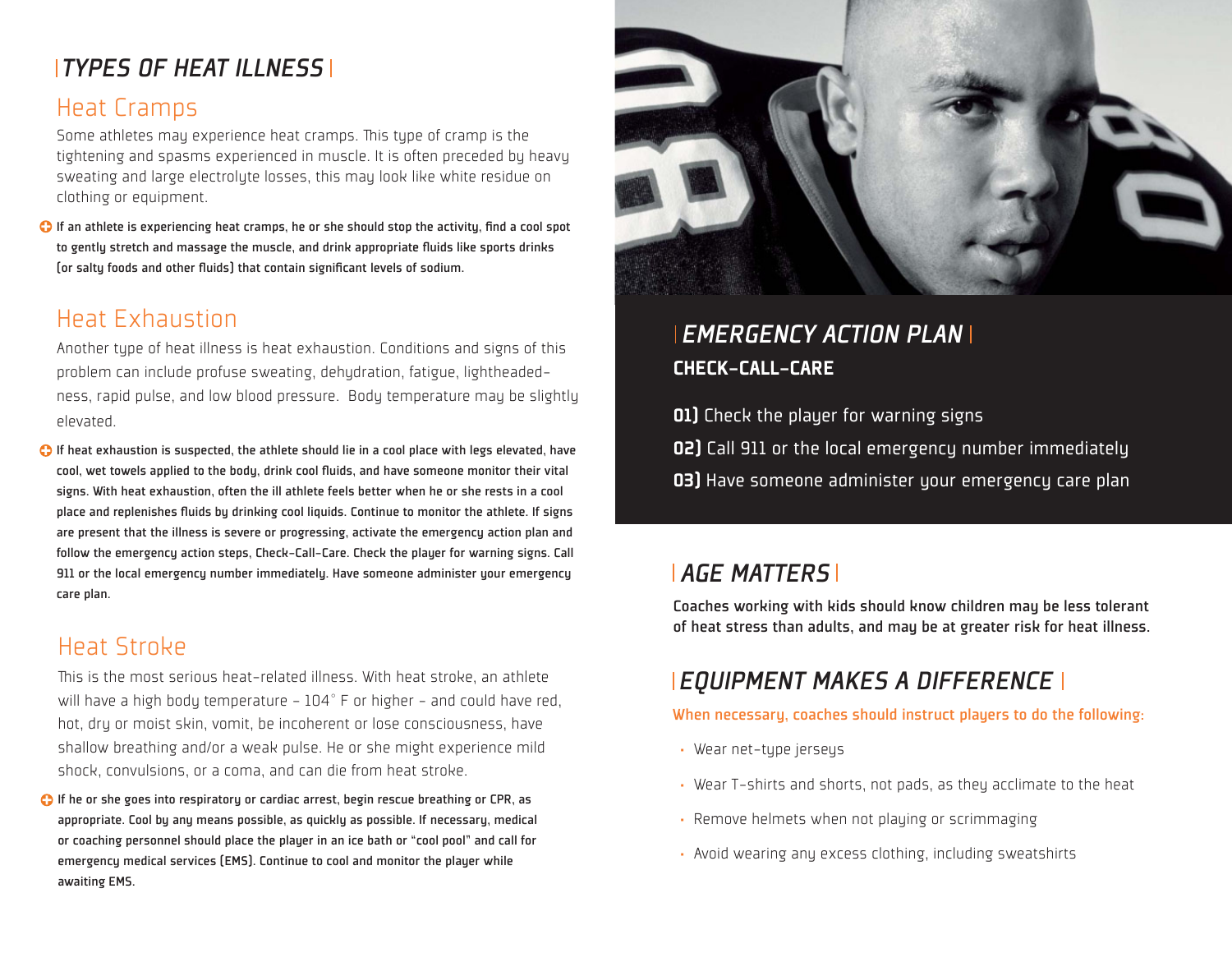

### *HYDRATION GUIDELINES*

 Flavored, cold, appropriately salty, sports drinks, like GATORADE®, improve voluntary fluid replacement by players, especially younger athletes. 01

 Athletes need to hydrate before, during and after physical activity. A player should be fully hydrated before beginning practice or competition. Fluids lost through sweat and breathing should be replaced by fluid consumption including during workouts, practices and games (physical activity). 02

 During activity, players  $\mathbb G$   $\mathbb S$  buring activity, players<br> $\mathbb G$  should have unrestricted access to appropriate fluids. Thirst is not a good indicator of the need to hydrate.

The best approach, particularly  $\dagger$  in hot environments, is to have players weigh in and out each day to help determine adequate fluid replacement needs. Following a competition or workout, the coach should have players weigh out and drink enough to match their weight loss. Remember 16 ounces is one pound. For each pound that the player did not replace, the player may need to consume 20 ounces to fully rehydrate for the next training session.04

Players should consume food  $\mathsf{05}$  Players should consume f<br> $\mathsf{05}$  and drinks that contain a liberal amount of salt. Sports drinks provide benefit over water because they give athletes fluid to rehydrate, carbohydrates to fuel muscles, and important electrolytes like sodium to help maintain fluid balance.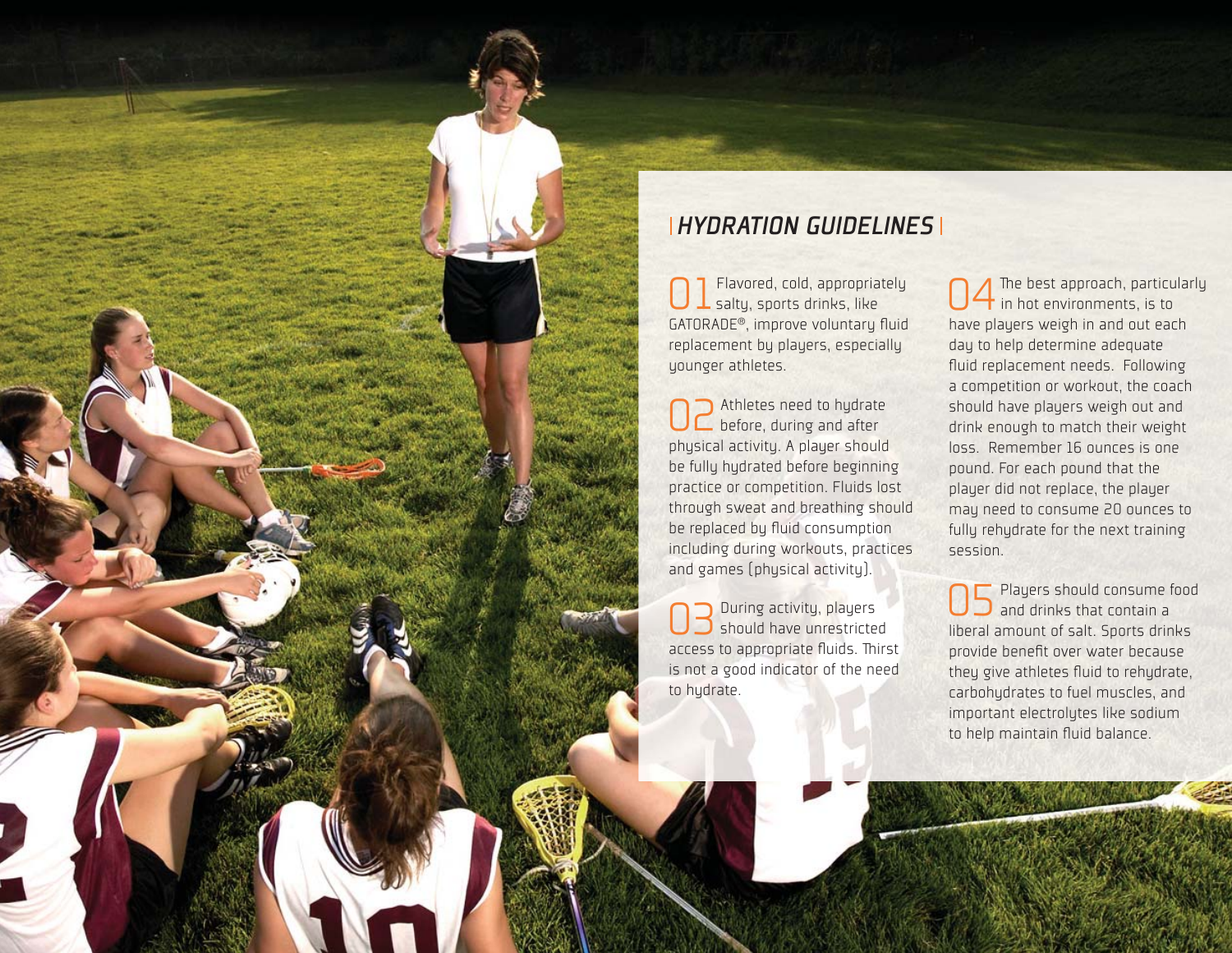# *WHAT COACHES SHOULD KNOW*

When players are practicing or competing, coaches should follow these steps to help prevent heat-related illnesses:

### **Before**

- Allow 10-14 days for acclimating to warmer climate/temperatures, and schedule less intense practices using lighter equipment at the start of the practice season.
- Schedule practice during cooler times of day.
- Athletes should hydrate throughout the day. Coaches and parents should teach athletes how to monitor their hydration levels by checking the color of their urine.
- Coaches should encourage athletes to weigh in and out before and after practices to determine individual fluid losses.

### (See "After" section for more details.)



**O** If an athlete is hydrated, their urine should look like lemonade. If their urine looks dark, like apple juice, they may need to drink more fluids.

# During

- Schedule and enforce frequent drink breaks and rest periods during physical activity.
- Remove pads and practice in T-shirts and shorts, when possible, particularly during acclimatization period.
- Reduce intensity and/or length of training with high temperatures and/ or humidity.
- When it comes to keeping athletes safe on the field, water may not be enough. While water is fundamental to the body, it does not provide electrolytes and this may not hydrate as effectively as a properly formulated sports drink with sodium.
- Ask athletes to buddy up during practice with a teammate to monitor for warning signs of heat illness.

### "Athletes playing in the heat for long periods of time wearing protective padding are especially at risk."

- Overexposure to high temperature and humidity can cause heat-related illnesses. The National Weather Service issues heat alerts when the daytime heat index (a combination of temperature and humidity) is 105° F or more, which can dramatically increase the risk of the most serious heat-related illnesses. At 80-105° F, fatigue and heat stroke are also possible with prolonged exposure. Athletes playing in the heat for long periods of time wearing protective padding are especially at risk.
- Be prepared by having an ice-filled tub ready for immersing a player in case of an emergency. Carry a cell phone on the field at all times. Know the precise address of the practice or game field and any specific directions required by EMS responders. Remember to cool first before trying to transport the athlete.

### After

• Weigh athletes before and following practice as close to nude as they are comfortable with and use the change in weight to determine fluid losses. Coaches should monitor athletes to ensure they replace every pound lost during practice with approximately 20 ounces of fluid.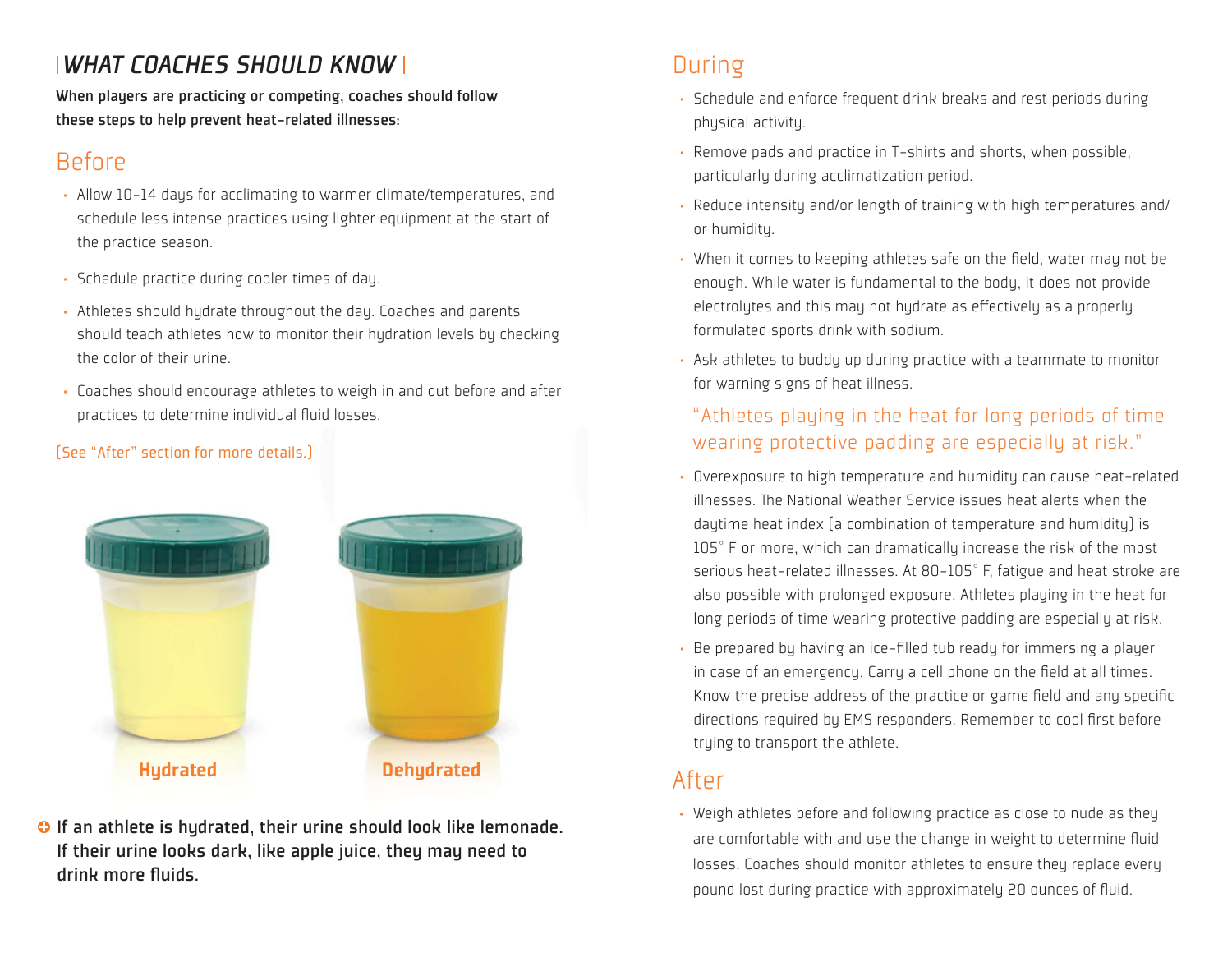### *NOT ALL ATHLETES ARE ALIKE*

Certain types of athletes might be at a higher risk for heat-related illness and should be monitored closely. These types of players include:

- Younger athletes
- Those with a prior history of heat illness
- Overweight or obese players
- Players with a medical history of gastrointestinal, diabetic, kidney, or heart problems.

These athletes may require special attention by coaches and quick action if any symptom of heat illness is noticed.

### *DETERMINING HEAT INDEX + RISK*

As temperature and humidity rise, heat related disorders become more likely and severe. Play it safe and modify workouts and competitions in response to the environmental conditions. See chart at right.

| <b>CALCULATING HEAT INDEX</b> |     |    |    |    |     |     |     |     |     |     |
|-------------------------------|-----|----|----|----|-----|-----|-----|-----|-----|-----|
|                               | 100 | 72 | 80 | 91 | 108 |     |     |     |     |     |
| % HUMIDITY                    | 90  | 71 | 79 | 88 | 102 | 155 |     |     |     |     |
|                               | 80  | 71 | 78 | 86 | 97  | 113 | 136 |     |     |     |
|                               | 70  | 70 | 77 | 85 | 93  | 106 | 124 | 144 |     |     |
|                               | 60  | 70 | 76 | 82 | 90  | 100 | 114 | 132 | 149 |     |
|                               | 50  | 69 | 75 | 81 | 88  | 96  | 107 | 120 | 135 | 150 |
|                               | 40  | 68 | 74 | 79 | 86  | 93  | 101 | 110 | 123 | 137 |
|                               | 30  | 67 | 73 | 78 | 84  | 90  | 96  | 104 | 113 | 123 |
|                               | 20  | 66 | 72 | 77 | 82  | 87  | 93  | 99  | 105 | 112 |
|                               | 10  | 65 | 70 | 75 | 80  | 85  | 90  | 95  | 100 | 105 |
|                               | 0   | 64 | 69 | 73 | 78  | 83  | 87  | 91  | 95  | 99  |
|                               |     | 70 | 75 | 80 | 85  | 90  | 95  | 100 | 105 | 110 |
| <b>AIR TEMPERATURE</b>        |     |    |    |    |     |     |     |     |     |     |

Chart adapted from: Inter-Association task force on exertional heat illnesses consensus statement. June 2003, National Athletic Trainers' Association.

| <b>HEAT INDEX</b> | <b>HEAT-RELATED DISORDERS</b>                     |
|-------------------|---------------------------------------------------|
| $80 - 89$         | <b>FATIGUE</b>                                    |
| $90 - 104$        | SUN STROKE, HEAT CRAMPS AND HEAT EXHAUSTION       |
| $105 - 129$       | SUN STROKE, HEAT CRAMPS OR HEAT EXHAUSTION LIKELY |
| + חבו             | HEAT STROKE/SUN STROKE HIGHLY LIKELY              |